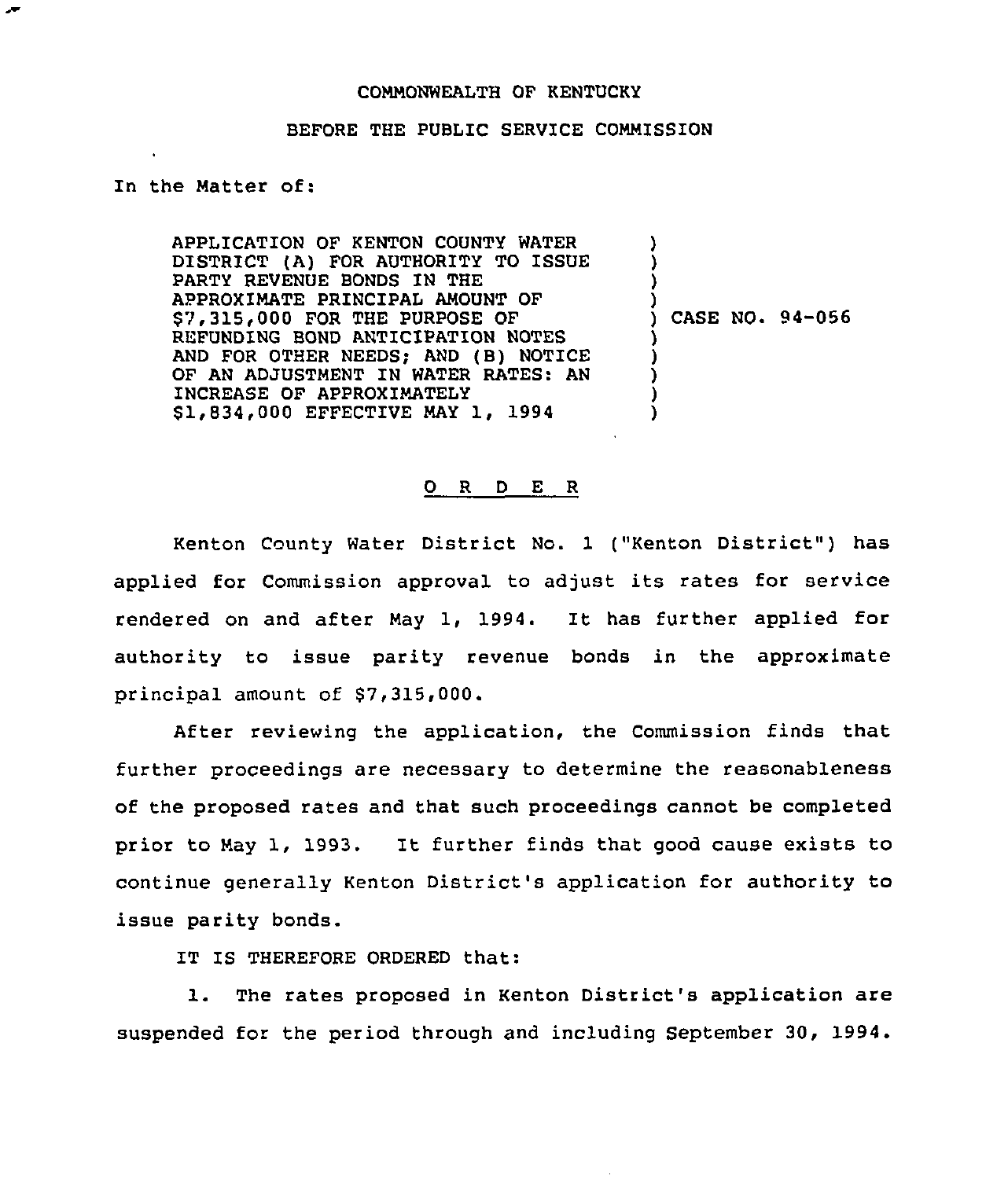2. That portion of Kenton District's application which requests authority to issue parity revenue bonds is continued generally.

3. The procedural schedule listed in Appendix A, which is attached hereto and incorporated herein, shall be followed.

4. All requests for information and responses thereto shall be appropriately indexed. All responses shall include the name of the witness who will be responsible for responding to the questions related to the information provided, with copies to all parties of record and 10 copies to the Commission.

5. Kenton District shall give notice of the hearing in accordance with the provisions set out in 807 KAR 5:011, Section 8(5). At the time publication is requested, it shall forward <sup>a</sup> duplicate of the notice and request to the Commission.

6. Motions for extensions of time with respect to the schedule herein shall be made in writing and will be granted only upon a showing of compelling reasons.

7. Nothing contained herein shall prevent the Commission from entering further Orders in this matter.

Done at Frankfort, Kentucky, this 28th day of April, 1994.

PUBLIC SERVICE COMMISSION

ATTEST:

Executive Direc